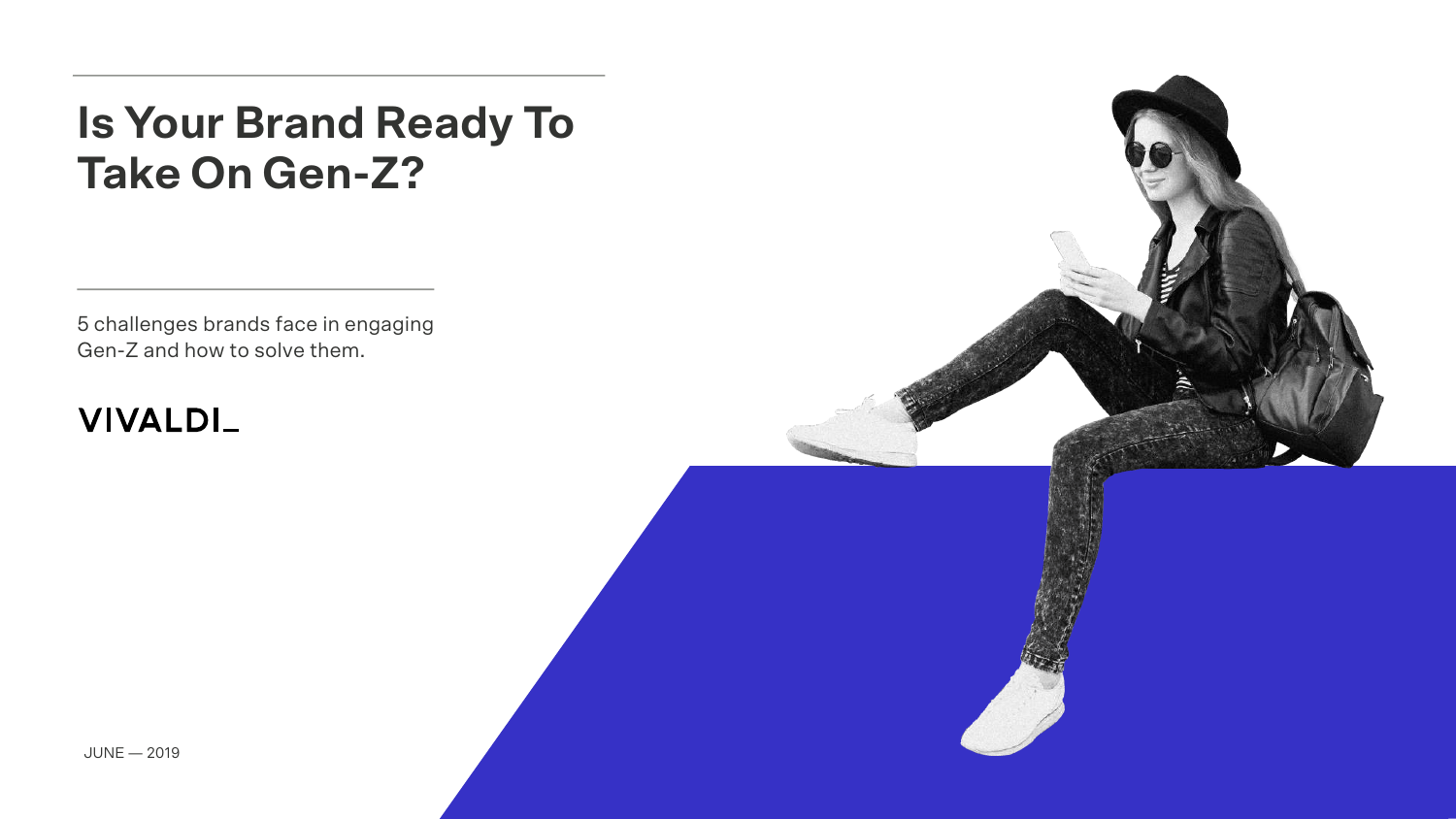## Who is **Gen -Z?** Introduction to Gen -Z —

A diverse group — hugely open -minded while valuing their roots.

With ages ranging from 7 –24, Gen -Z has a unique perspective on the world. They are true digital natives, growing up in an era of weakening institutions.

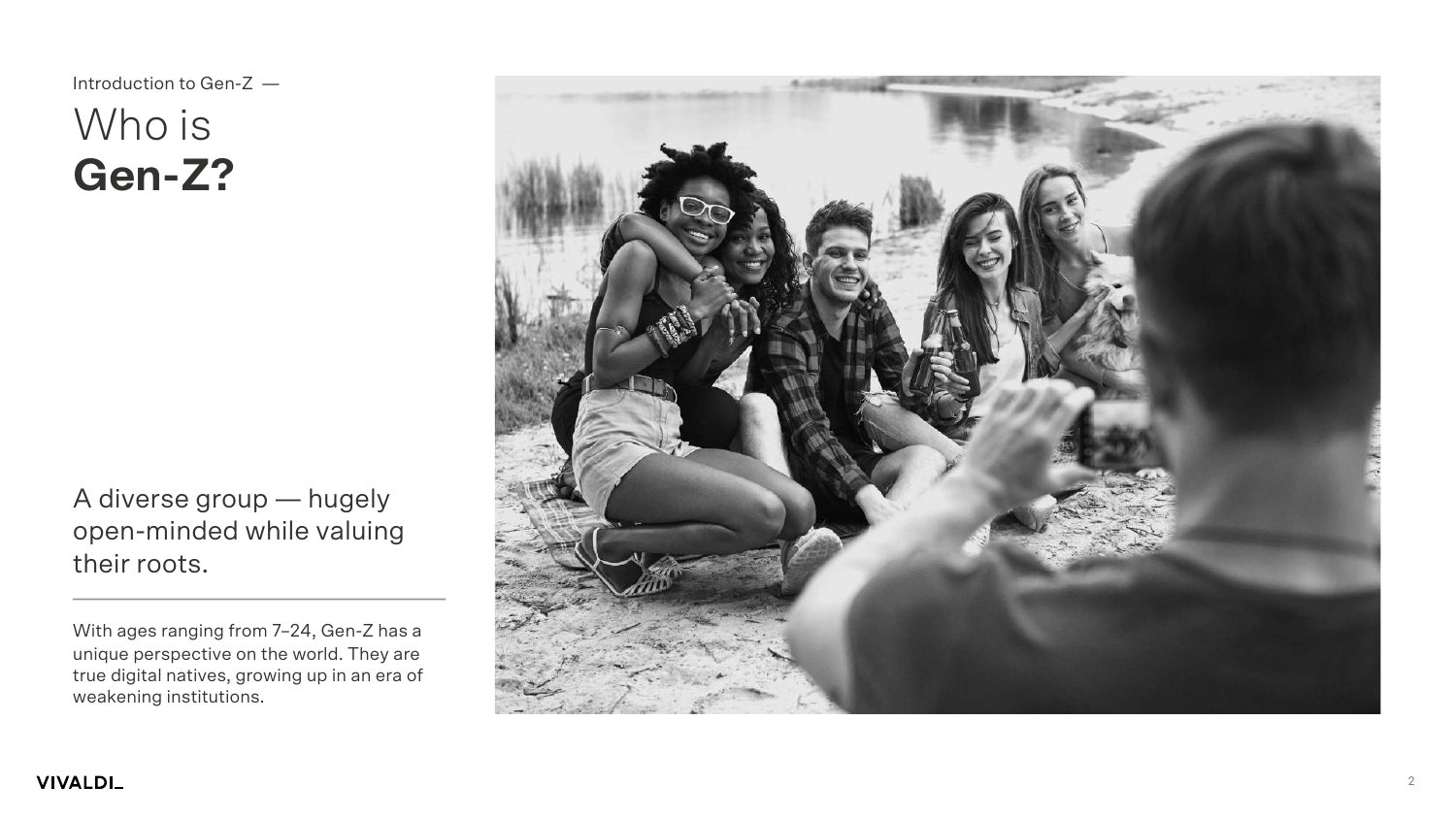**VIVALDI\_** 

Who is **Gen-Z?** Introduction to Gen-Z —

Gen-Z is influencing the purchasing behaviors of people of all ages and incomes, and reframing the way people consume and relate to brands.

## 40%

of the world's population will be comprised of Gen-Z by 2020, making them the largest consumer group.

## \$600 Billion

in US annual spending is influenced by Gen-Z

93%

of household purchases are influenced by Gen-Z

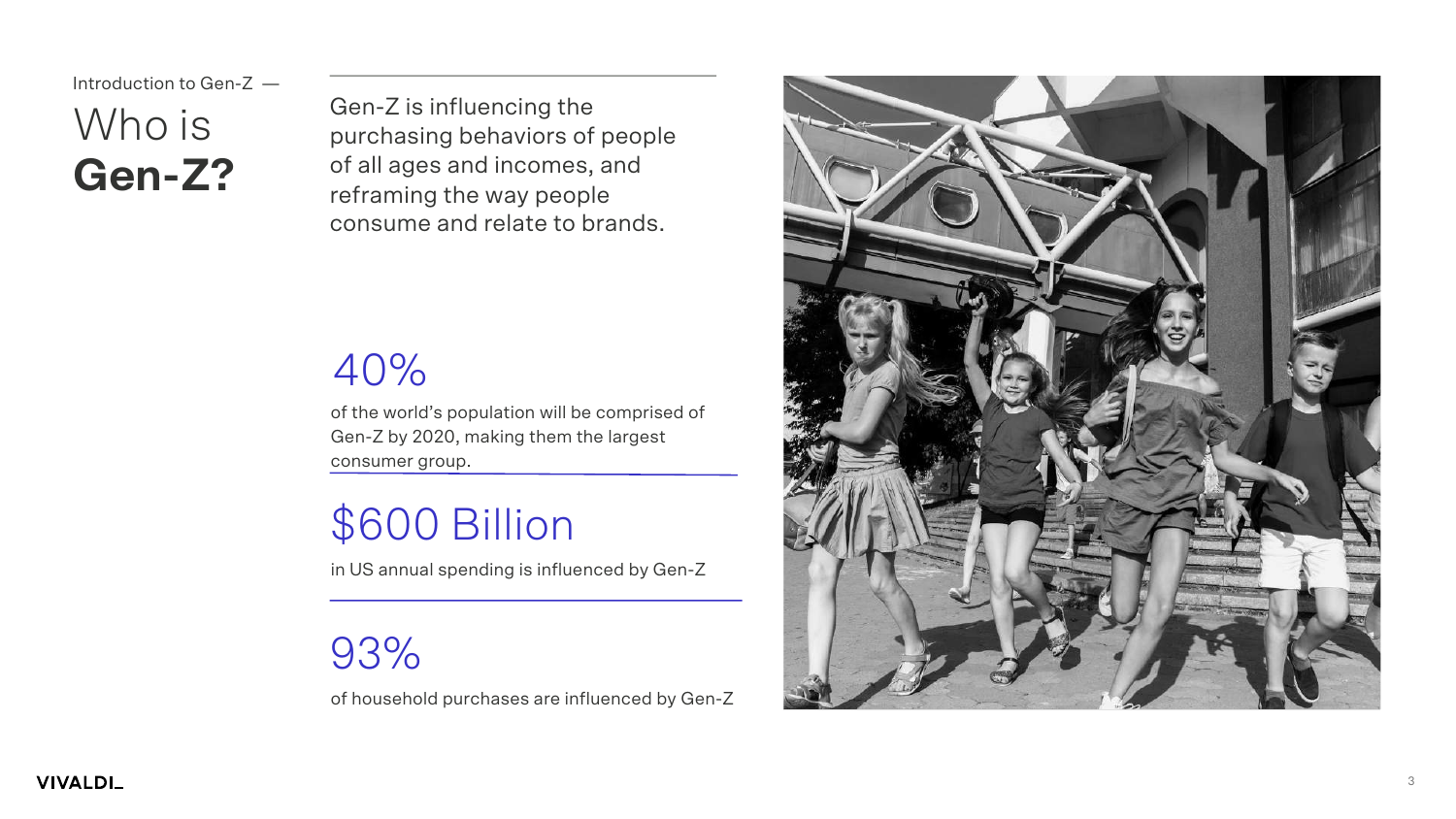Engaging Gen-Z —

# Meeting **Expectations**



**VIVALDI\_**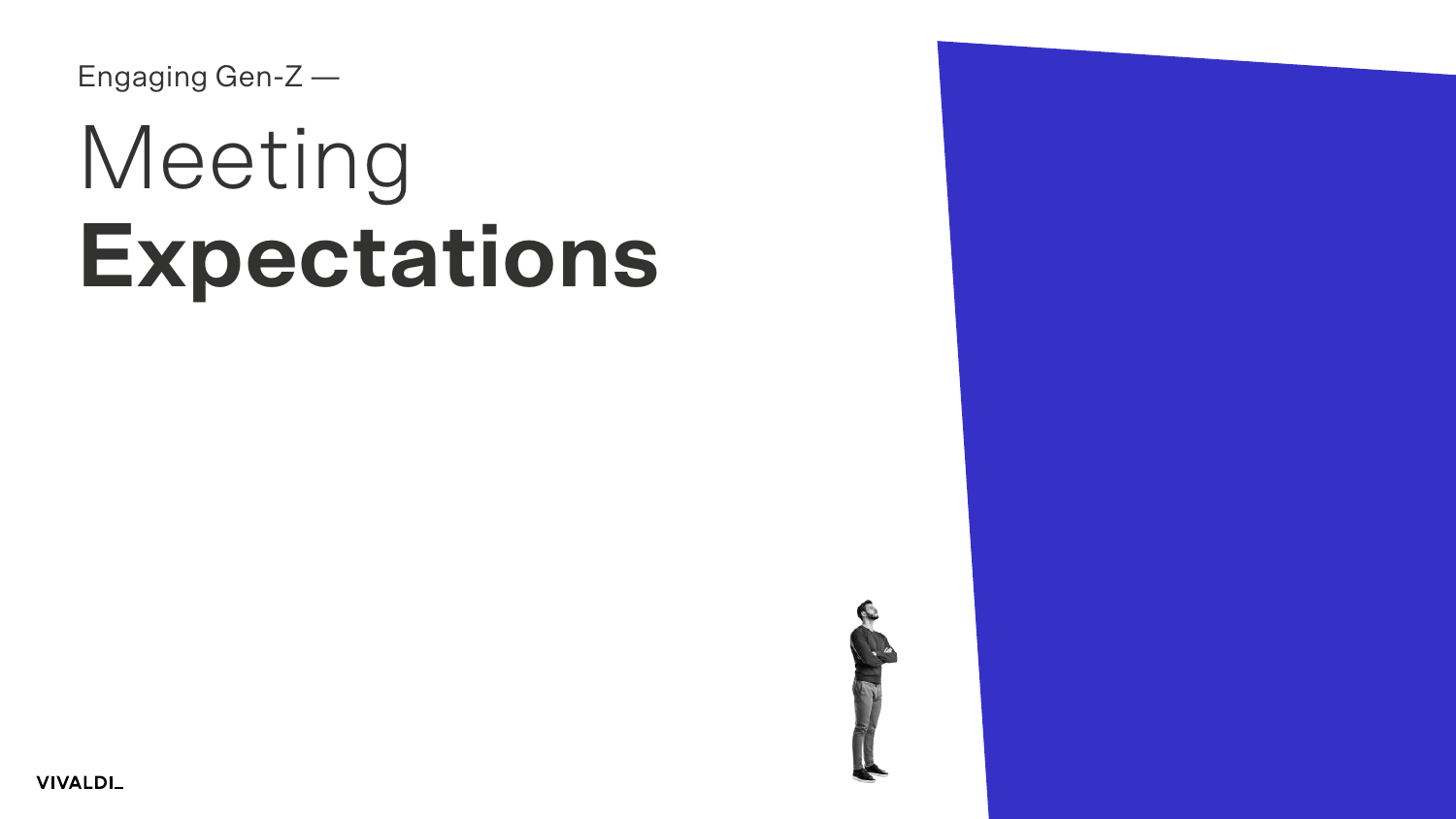# **Expectations**

Meeting Gen-Z has incredibly high expectations for brands. Here are 5 opportunity<br> **Expectations** areas to play in:



**Access Over Ownership**

For Gen-Z, consumption means having access to products or services, not necessarily owning them.



**Hyper-Personalization**

Gen-Z expects to be understood on a personal level and have products and services tailored to them.



**Anchored In Ethics**

Gen-Z considers sustainability when making a purchase and wants brands to be driven by a social purpose.



**Seamless Experiences**

Gen-Z demands an integrated customer experience at every touchpoint, with no barriers to purchase.



**Capturing Attention**

Gen-Z decides in seconds if something is worth their attention.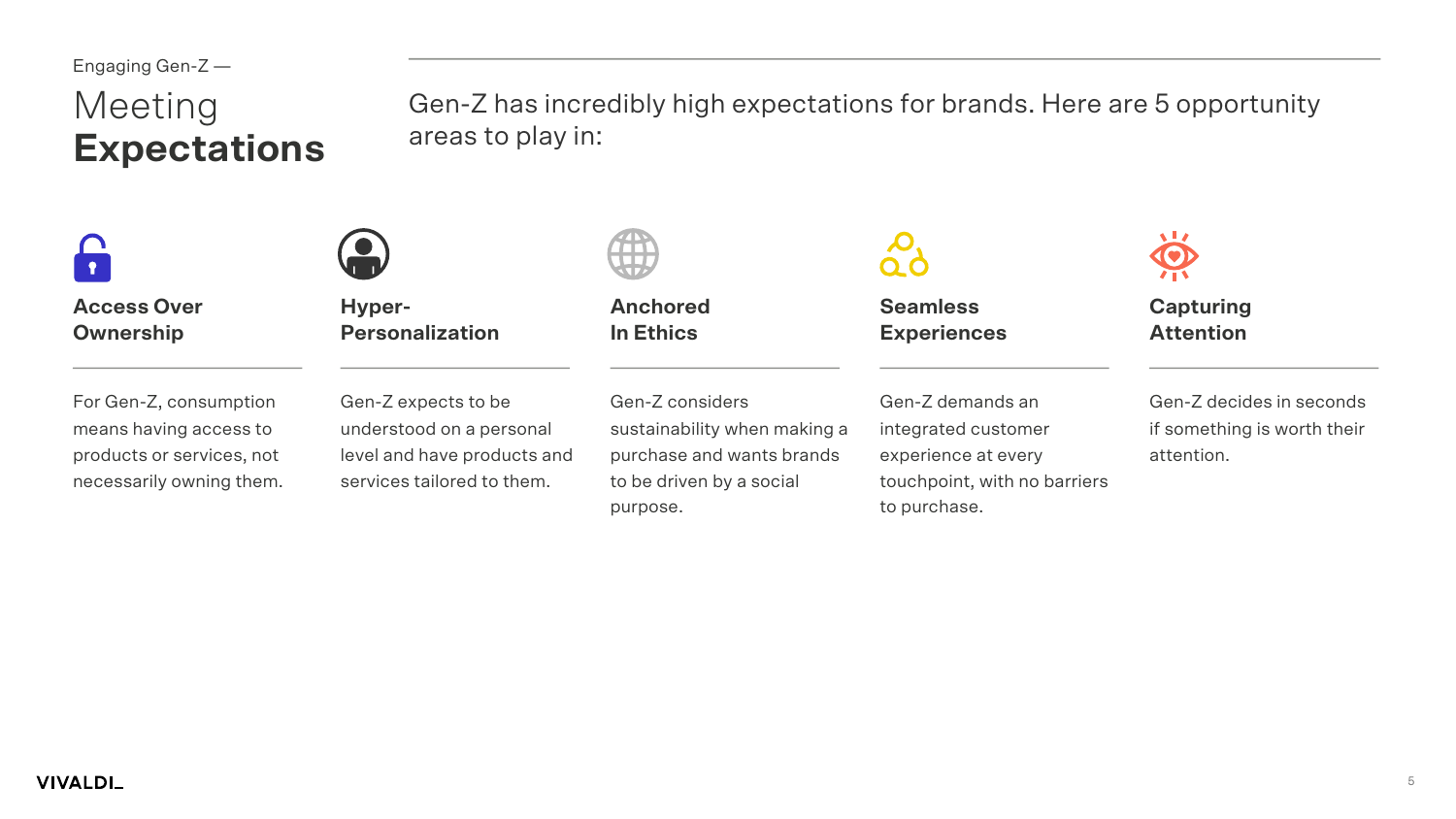# **Expectations**

Meeting Some examples of brands that are meeting Gen-Z's high expectations:



**Access Over Ownership**

#### TIER

Efficient and affordable transportation options to make mobility accessible and improve urban sustainability.



**Hyper-Personalization**

#### Spotify<sup>®</sup>

Music platform with personalized playlists to fit listeners' taste, e.g., discover weekly lists, release radar.



**Anchored In Ethics**

#### **MIGROS**

Migros launched the subbrand YOU to credibly offer sustainable products with natural ingredients.

**Seamless Experiences**

### Ravolut

Paperless digital bank with simplified processes and ease of use throughout the customer experience.



**Capturing Attention**



Oreo has highly memorable and engaging communication activations, e.g., "Oreo people: show your playful side" campaign.









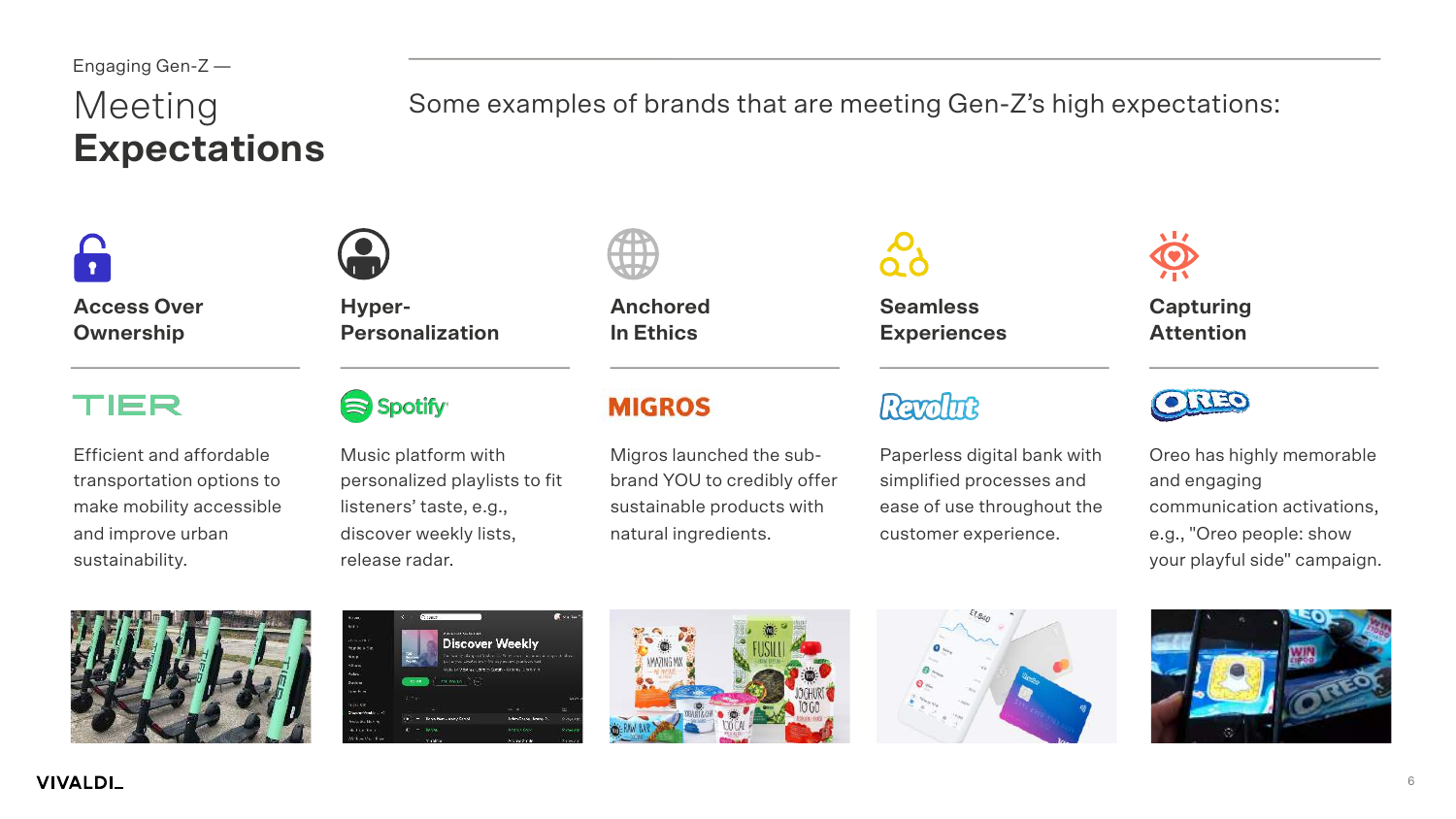# **Expectations**

Meeting Businesses need to become more integrated to engage Gen-Z.

|                                              | $From -$<br><b>Isolated</b>                                                                             |               | To $-$<br><b>Integrated</b>                                                                                                                                     |  |  |
|----------------------------------------------|---------------------------------------------------------------------------------------------------------|---------------|-----------------------------------------------------------------------------------------------------------------------------------------------------------------|--|--|
| <b>Strategy</b>                              | <b>Sales-Led:</b> Brand triggers an immediate sale                                                      | $\rightarrow$ | <b>Consumer-Led:</b> Brand understands the consumer's<br>lifestyle and routines                                                                                 |  |  |
| <b>Product Usage</b>                         | Focus on a Single Need: Product is solving a<br>specific need without looking at the broader context    | $\rightarrow$ | <b>Fully-Embedded:</b> Brand offers services beyond the<br>initial category and is naturally integrated into<br>consumers' life to maximize its "Share of Life" |  |  |
| <b>Brand-Consumer</b><br><b>Relationship</b> | Transactional: Brand gets paid and customer gets a<br>product                                           |               | Valuable: Brand is rewarded with higher levels of<br>customer loyalty while customers are provided with<br>excellent goods and services                         |  |  |
| <b>Customer</b><br><b>Experience</b>         | <b>Siloed:</b> Digital as an independent channel                                                        |               | <b>Seamlessly Integrated: Customer journey is</b><br>omnichannel and utilizes platform approaches                                                               |  |  |
| <b>Communication</b>                         | <b>Generic:</b> Product relies on mass media and generic<br>messaging to communicate to a wide audience | $\rightarrow$ | Micro-Targeted: Product is personalized and has<br>direct and intimate messaging with the consumer                                                              |  |  |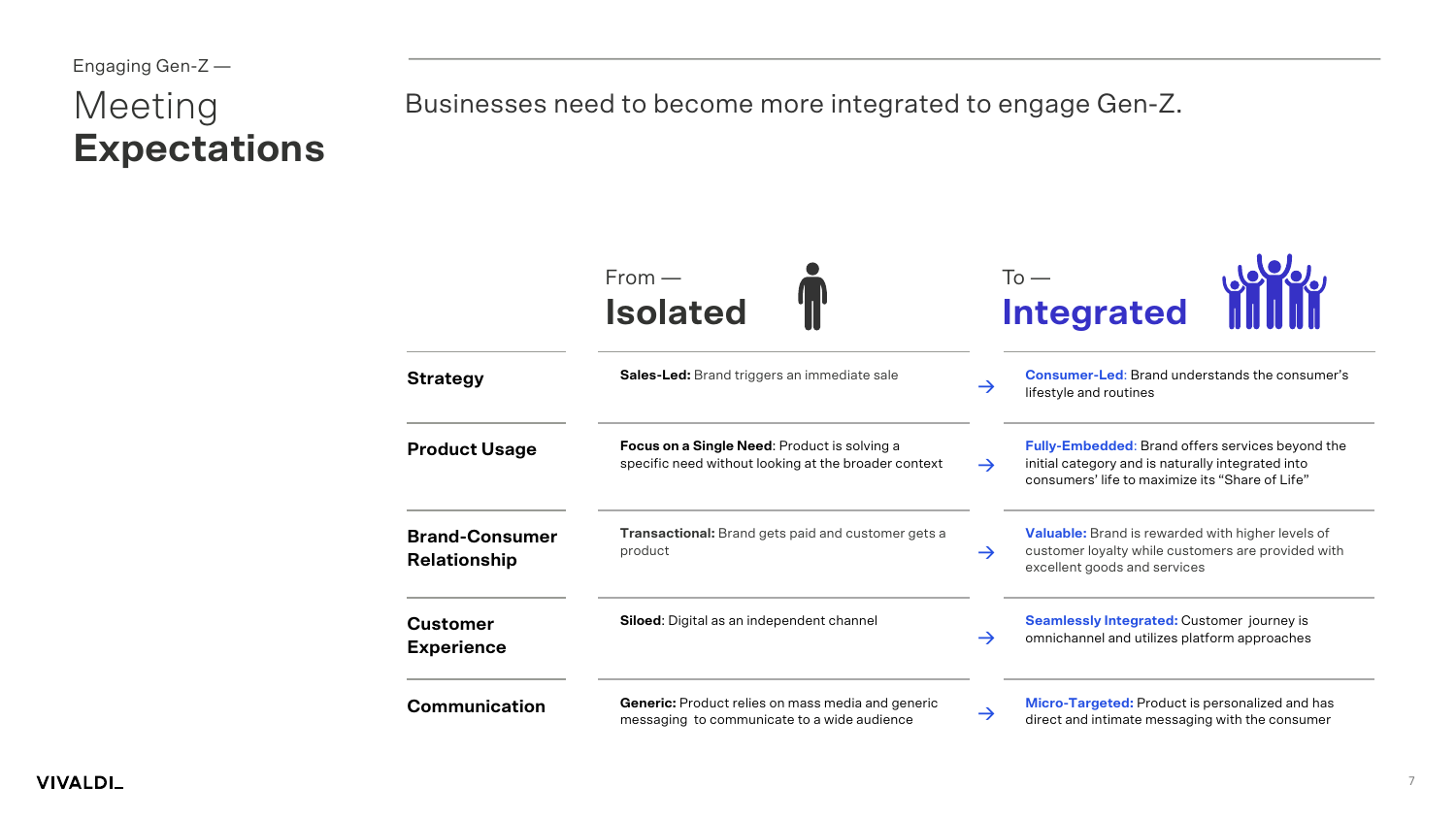# Your Brand's **Challenges**



**VIVALDI\_**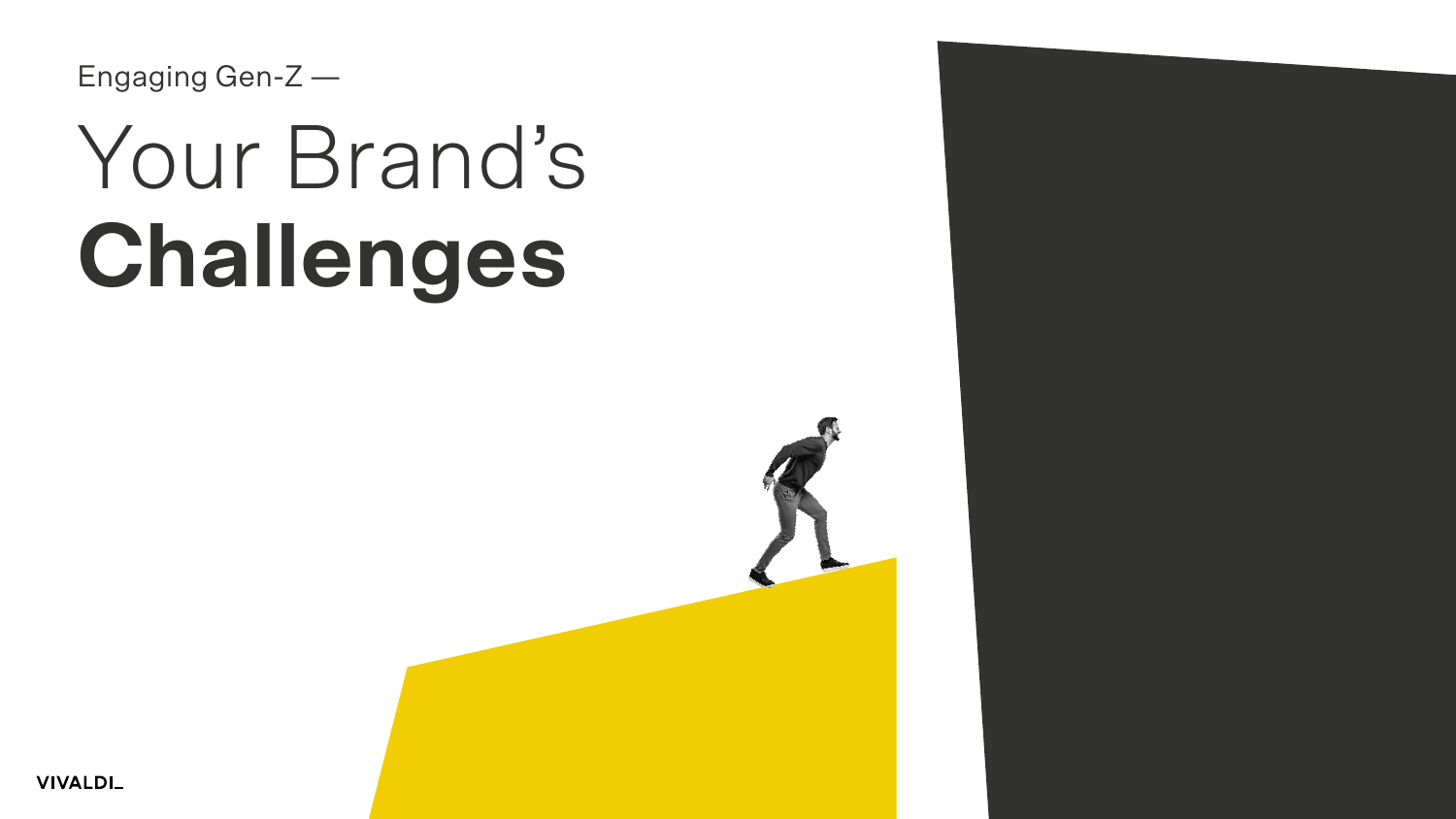## Your Brand's **Challenges**

In order to grow with Gen-Z, the resulting challenges require action and tailored solutions.



**Increase in Context-Based Ecosystems**



**Generic Products are Less Attractive**

The conventional pipeline model is being challenged: by 2025, 30% of the world economy will be platformbased.

58% of Gen-Zers say they are willing to pay more for personalized offerings.

About 80% of Gen-Zers refuse to buy goods from companies involved in scandals.

**Transparent** 

**Reviews**

**Create Value Driven Experiences**

Gen-Z seeks instant gratification and they are not afraid to move on if a brand is too slow to deliver.



**Being Worth Their Attention**

The average Gen-Zer has the attention span of about 8 seconds.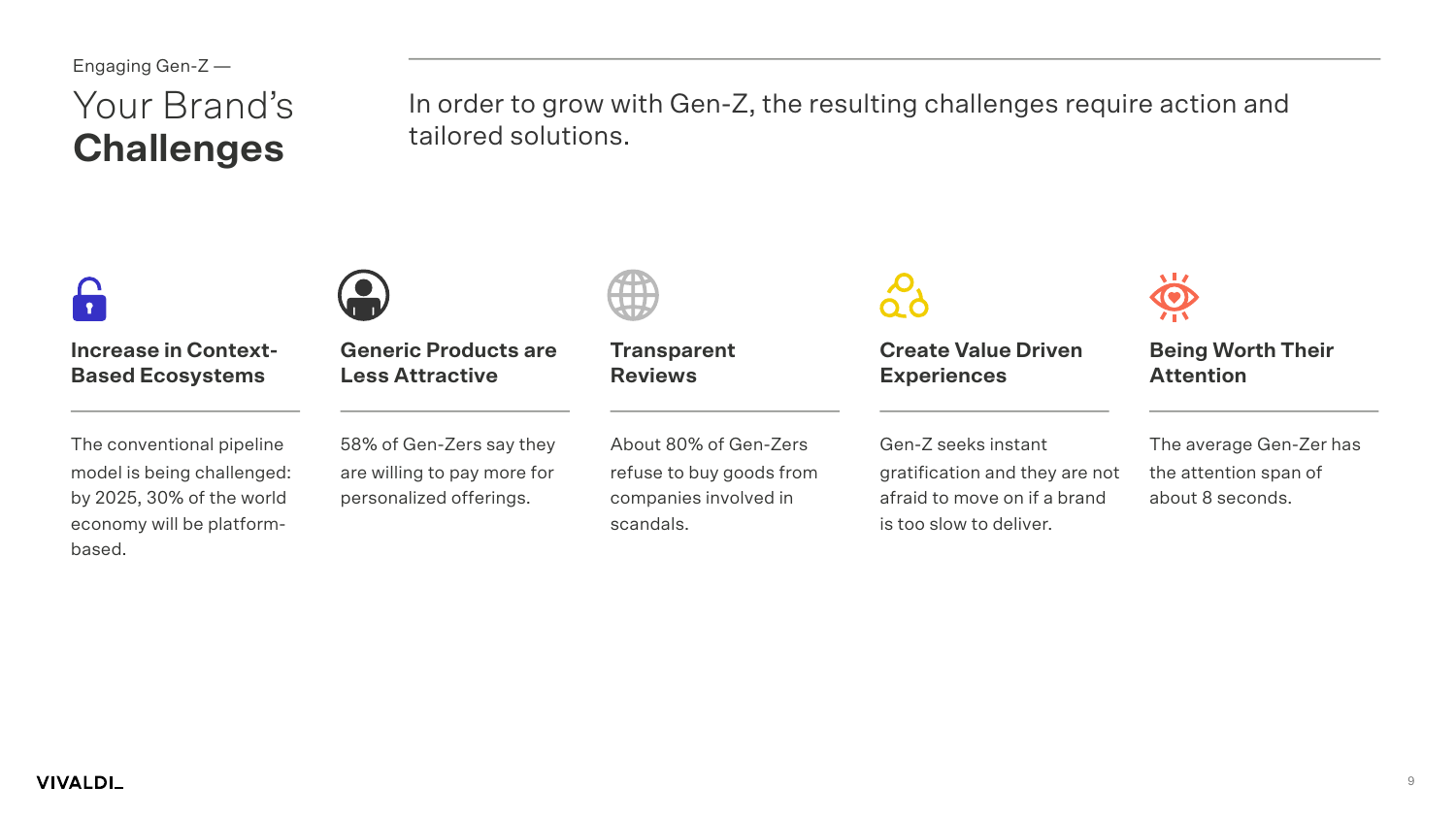- **1. Increase in Context-Based Ecosystems**
- 2. Generic Products are Less Attractive
- 3. Transparent Reviews
- 4. Create Value Driven **Experiences**
- 5. Being Worth Their Attention



#### **OPPORTUNITY**

## **Enable direct access to products.**

- Make products accessible
- Generate network effects
- Search, create and exploit platform potentials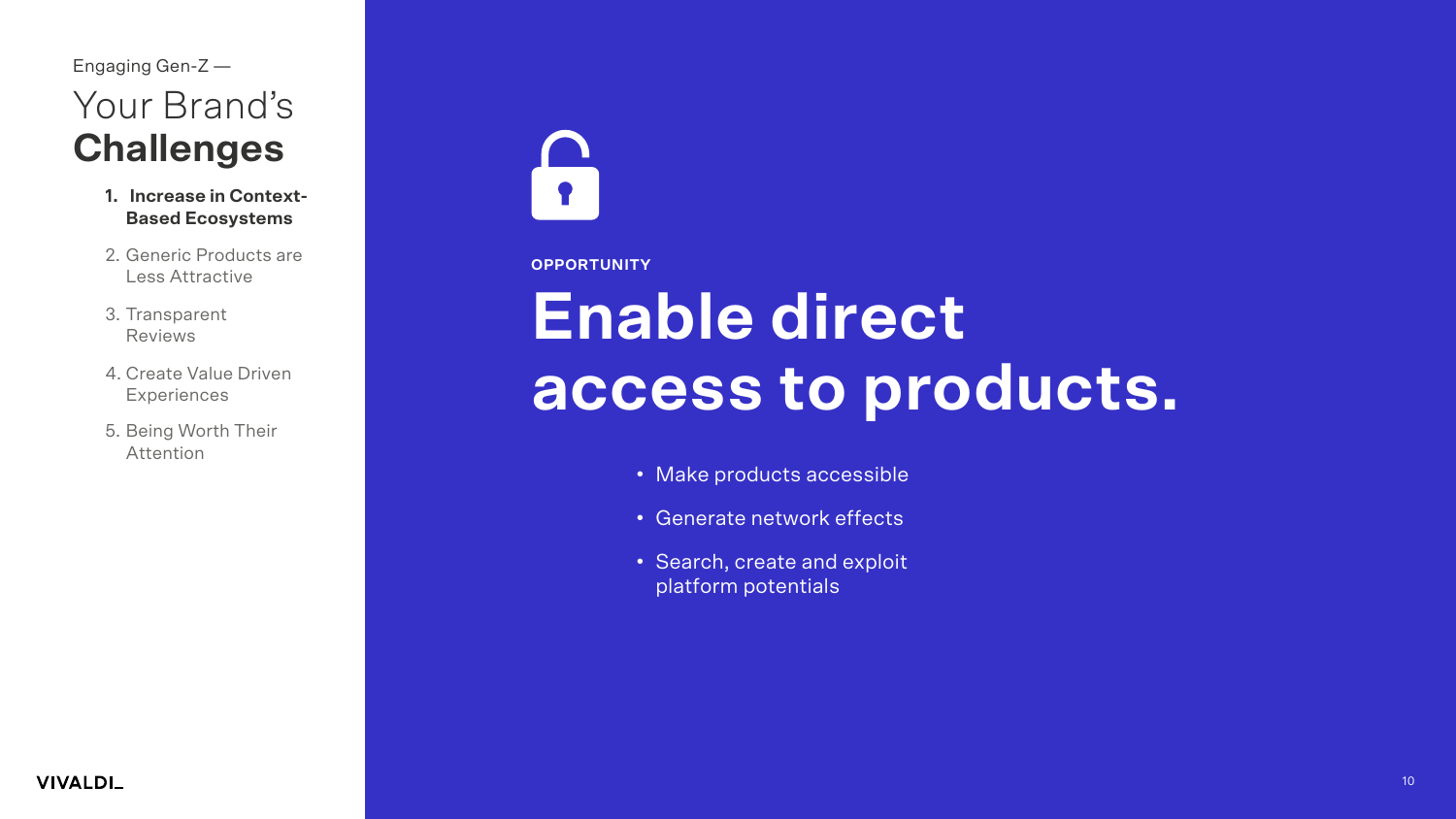- 1. Increase in Context-Based Ecosystems
- **2. Generic Products are Less Attractive**
- 3. Transparent Reviews
- 4. Create Value Driven **Experiences**
- 5. Being Worth Their Attention



#### **OPPORTUNITY**

## **Have a one-to-one relationship at scale.**

- Find segmentation axes around experience type and consumer value sets
- Customize the product and personalize the service around new segments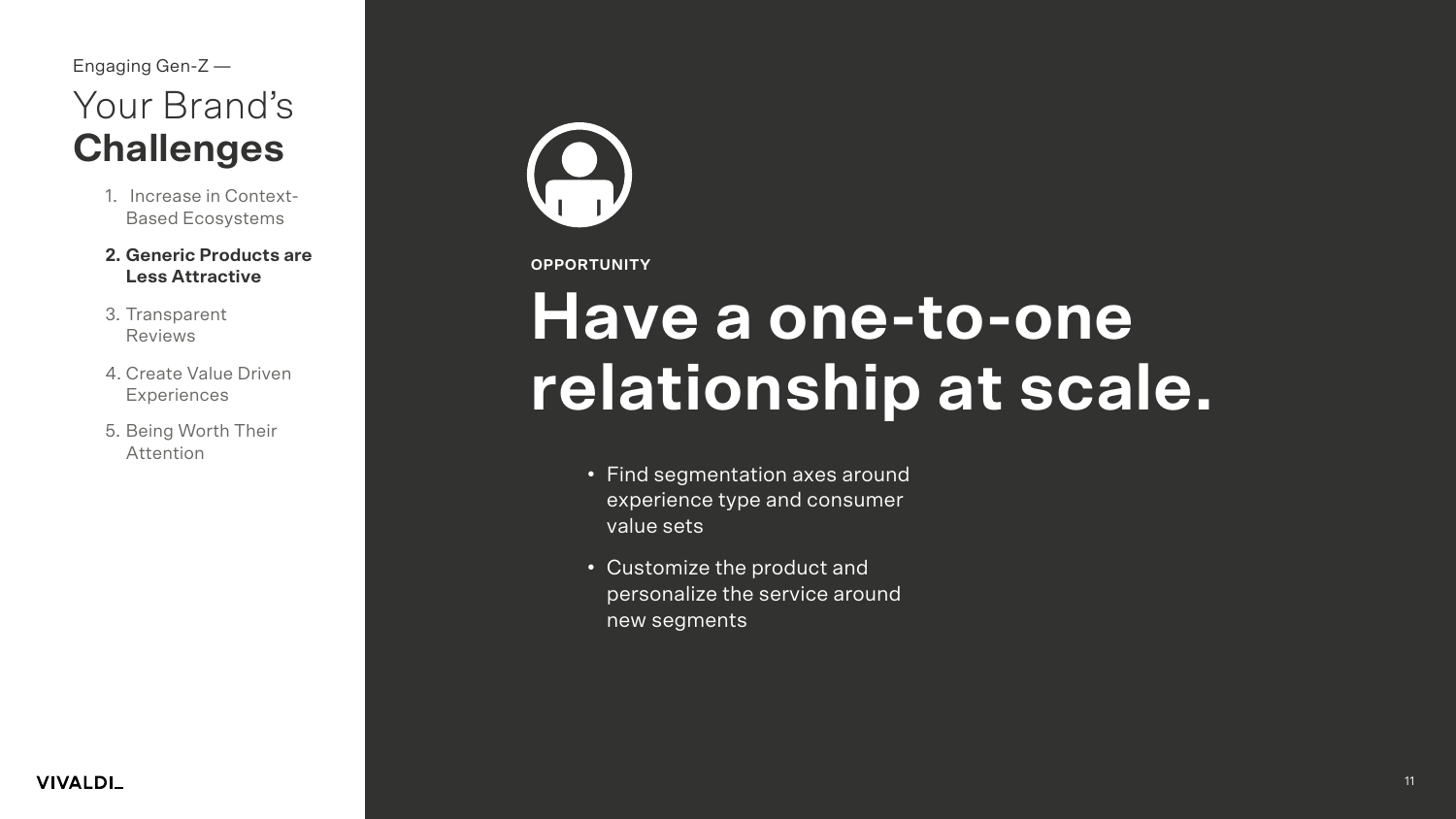- 1. Increase in Context-Based Ecosystems
- 2. Generic Products are Less Attractive

#### **3. Transparent Reviews**

- 4. Create Value Driven **Experiences**
- 5. Being Worth Their Attention



#### **OPPORTUNITY**

## **Create purposedriven brands.**

- Clearly identify topics to take a position on and then establish your social purpose
- Actively moderate consumer reviews in real-time to boost your credibility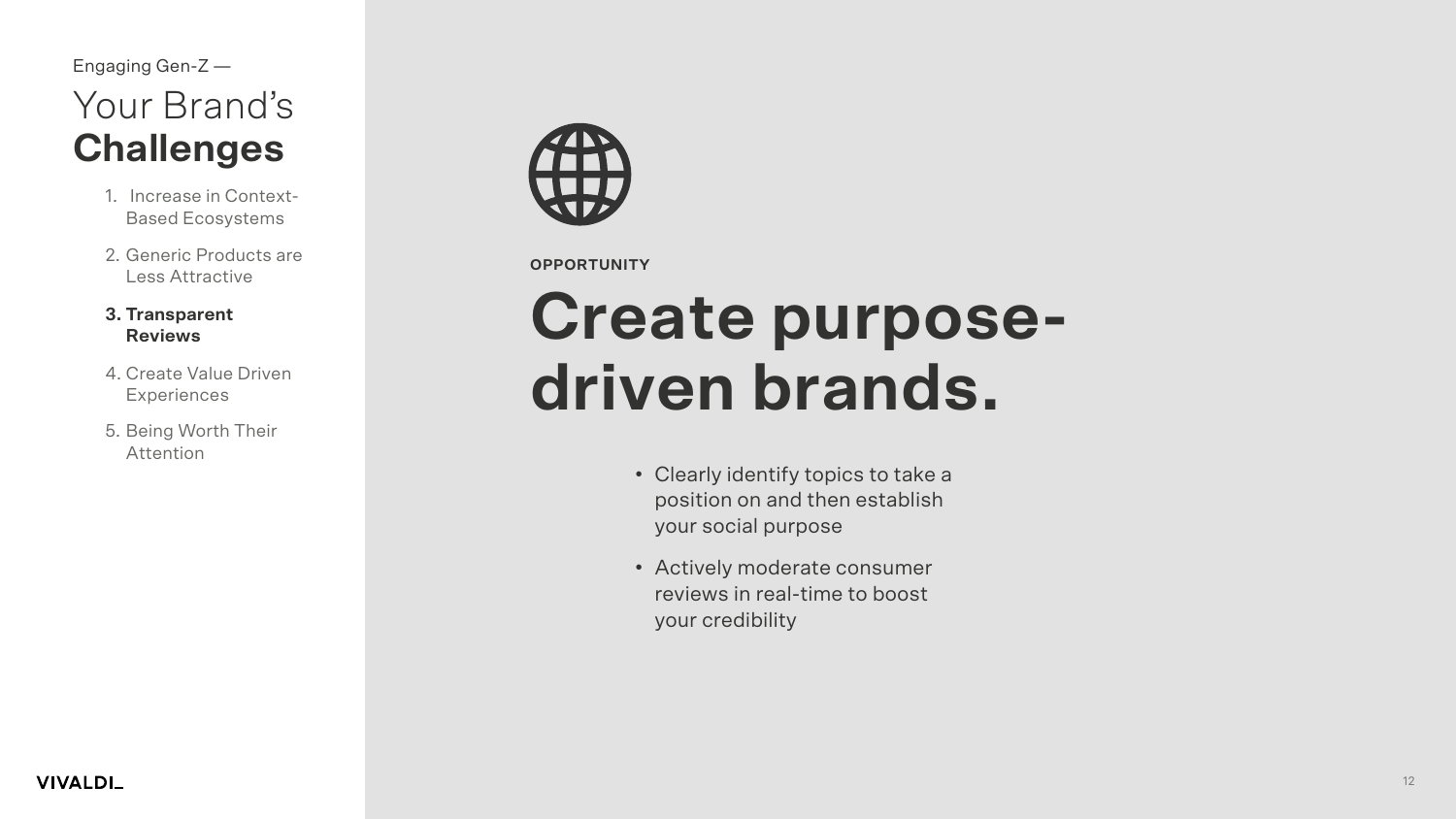- 1. Increase in Context-Based Ecosystems
- 2. Generic Products are Less Attractive
- 3. Transparent Reviews

#### **4. Create Value Driven Experiences**

5. Being Worth Their Attention



#### **OPPORTUNITY**

## **Turn experiences into rituals.**

- Create connected & holistic ecosystems
- Develop a branded and seamless omnichannel shopping experience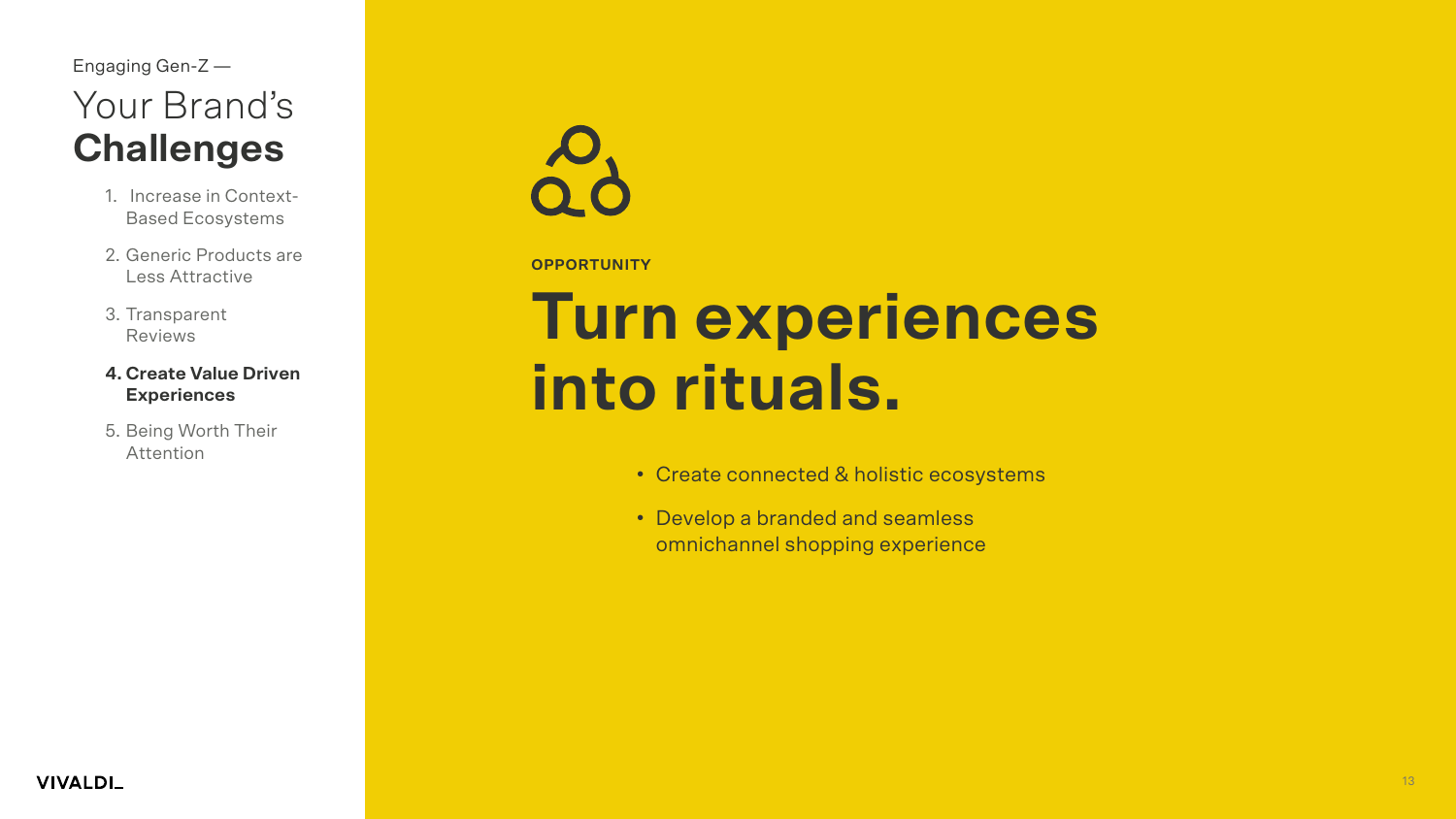- 1. Increase in Context-Based Ecosystems
- 2. Generic Products are Less Attractive
- 3. Transparent Reviews
- 4. Create Value Driven **Experiences**
- **5. Being Worth Their Attention**



#### **OPPORTUNITY**

## **Build a two-way real-time dialogue.**

- Create engaging content & get to the point with your brand message
- Use visual snackable content like infographics and relatable videos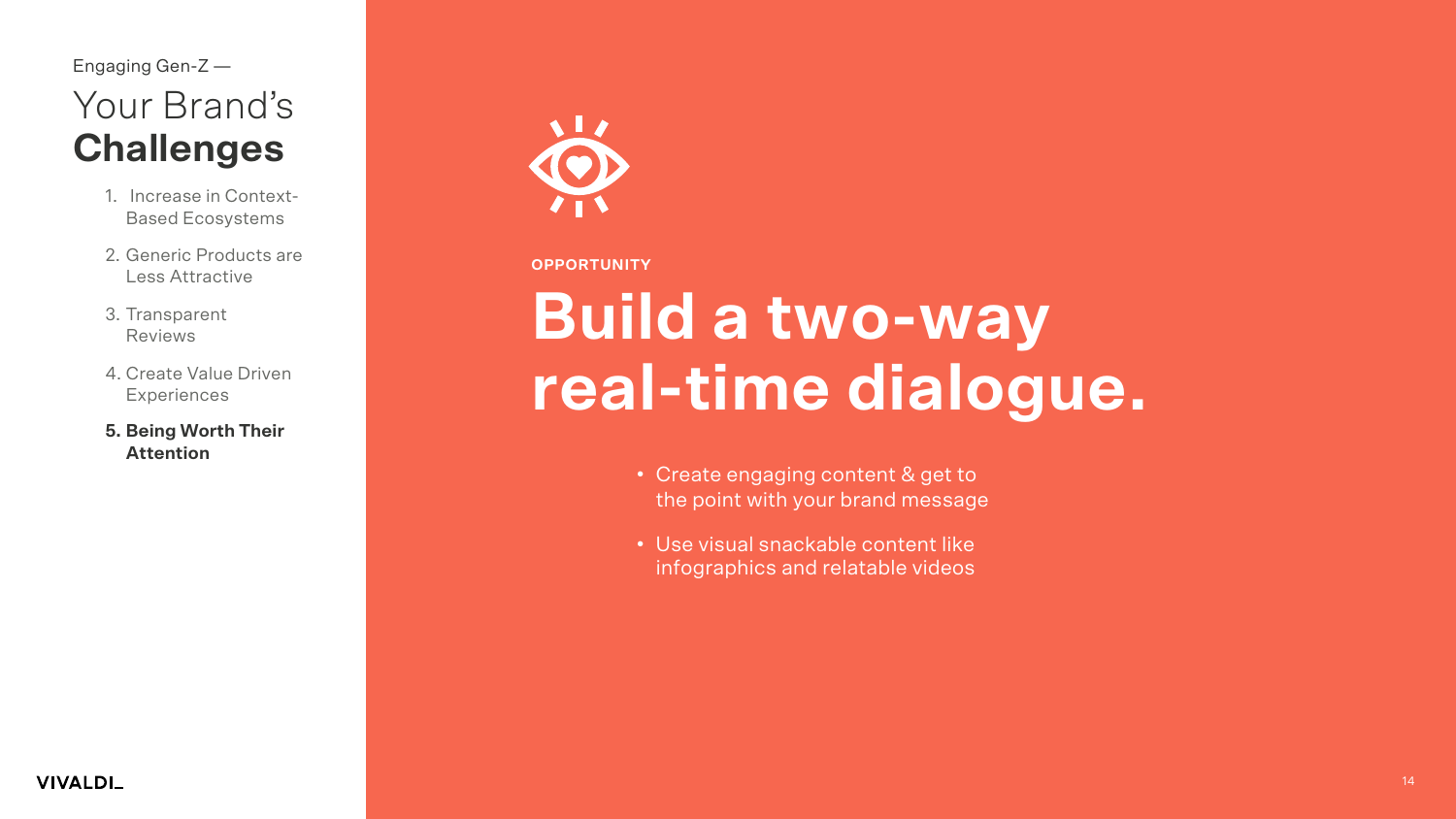## Your Brand's **Challenges**

In order to grow with Gen-Z, the resulting challenges require action and tailored solutions. Vivaldi helps companies address challenges by turning them into growth opportunities.

| Increase in Context-<br><b>Based Ecosystems</b>                   | <b>Generic Products are</b><br>Less Attractive                | Transparent<br><b>Reviews</b>                       | <b>Create Value Driven</b><br><b>Experiences</b>    | Being Worth Their<br>Attention                     |
|-------------------------------------------------------------------|---------------------------------------------------------------|-----------------------------------------------------|-----------------------------------------------------|----------------------------------------------------|
| $\downarrow$<br><b>Enable Direct Access</b><br><b>To Products</b> | ◡<br><b>Have A One-To-One</b><br><b>Relationship At Scale</b> | ◡<br><b>Create Purpose-</b><br><b>Driven Brands</b> | ◡<br><b>Turn Experiences</b><br><b>Into Rituals</b> | ◡<br><b>Encourage Real-Time</b><br><b>Dialogue</b> |
|                                                                   |                                                               |                                                     |                                                     |                                                    |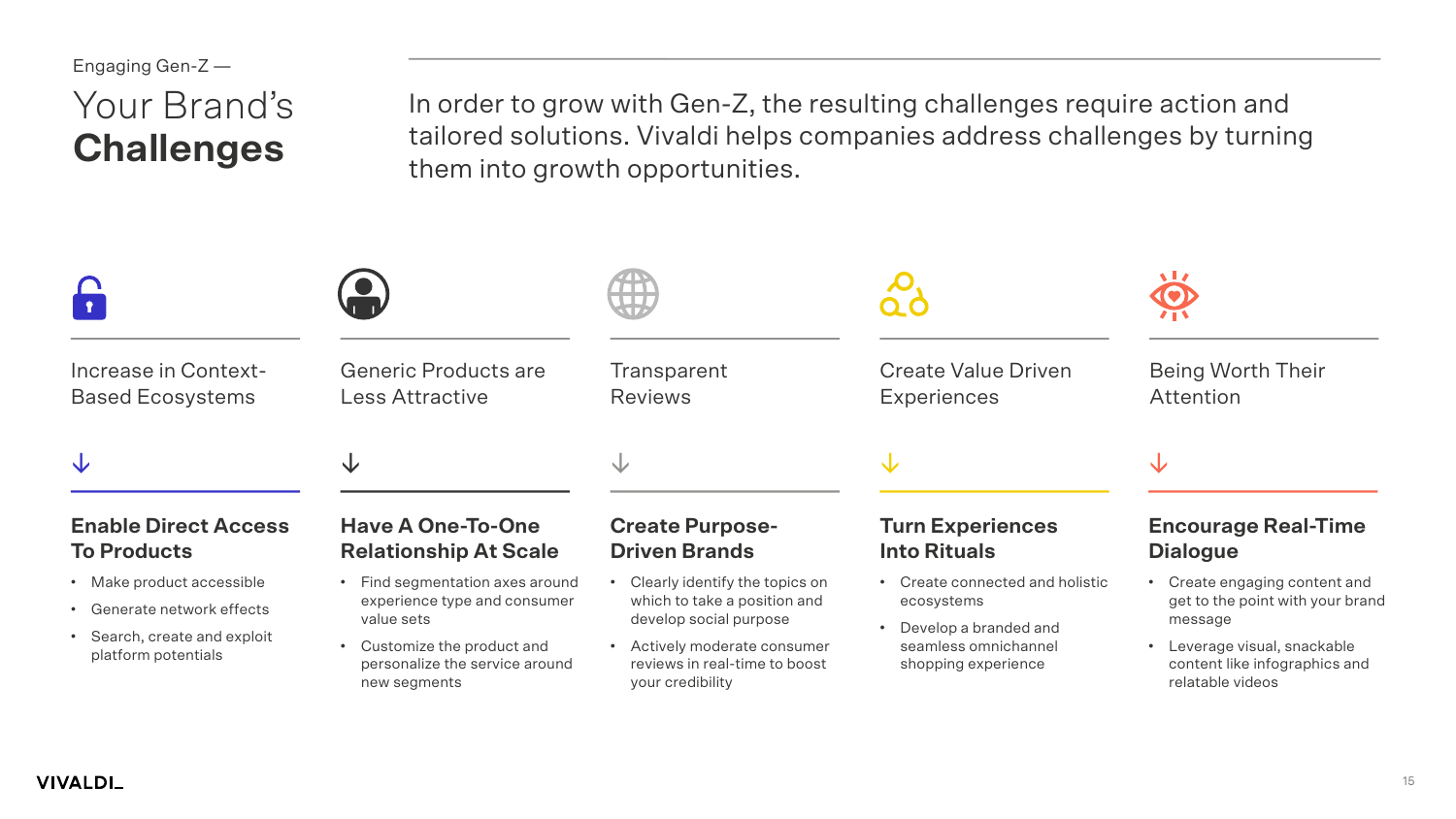# Your Brand's **Opportunity**

And how Vivaldi can help.

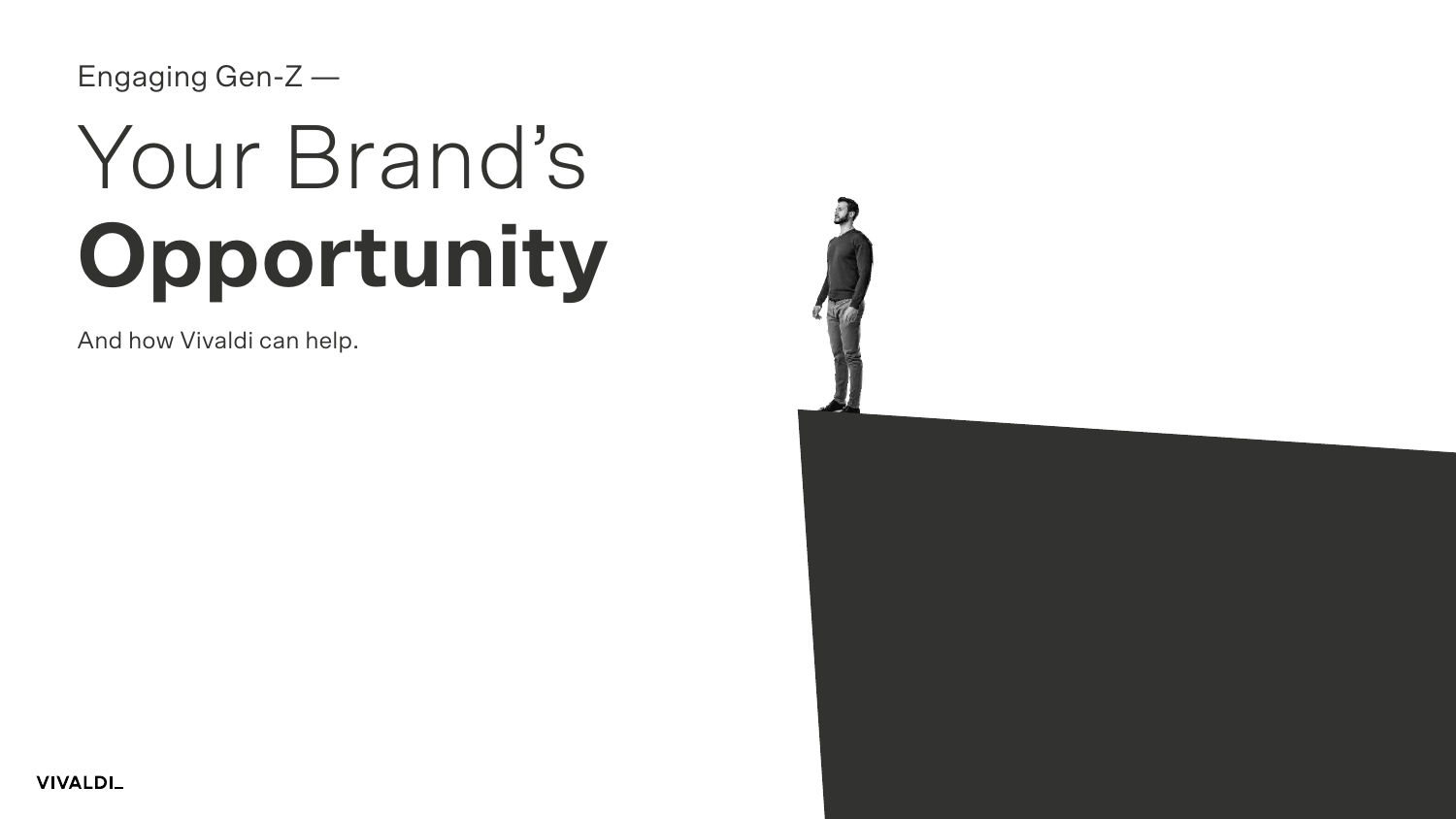#### ĥ **Enable Direct Access To Products**

**Sample Approach\***

services for Gen-Z.

**Challenge(s)**

The conventional pipeline model is being challenged. By 2025, 30% of the world economy will be platform-based

**Industry: Consumer Goods** 

Your Brand's

Engaging Gen-Z —

**Opportunity**

**Size:** €700 million turnover

#### **Key Questions**

- 1. How can you use platform models to increase reach within your audience?
- 2. Are you exploring business opportunities in adjacent categories?
- 3. Are you collecting useful data that serves both your company and your customers?



Explore platform potentials to increase the accessibility of products and

- **2. Prioritization Of Scenarios:** monetization estimation, feasibility evaluation, selection of winning scenarios
- **3. Platform Prototyping:** consumer co-creation, lead consumer validation, refinement of concept



#### **Results**

**Project Scope:** Develop a platform business model to combine unfulfilled needs with events and expand experience beyond core product

- Increased awareness for client and platform participants.
- Direct access to endcustomers used to get deep insights about needs and behaviors.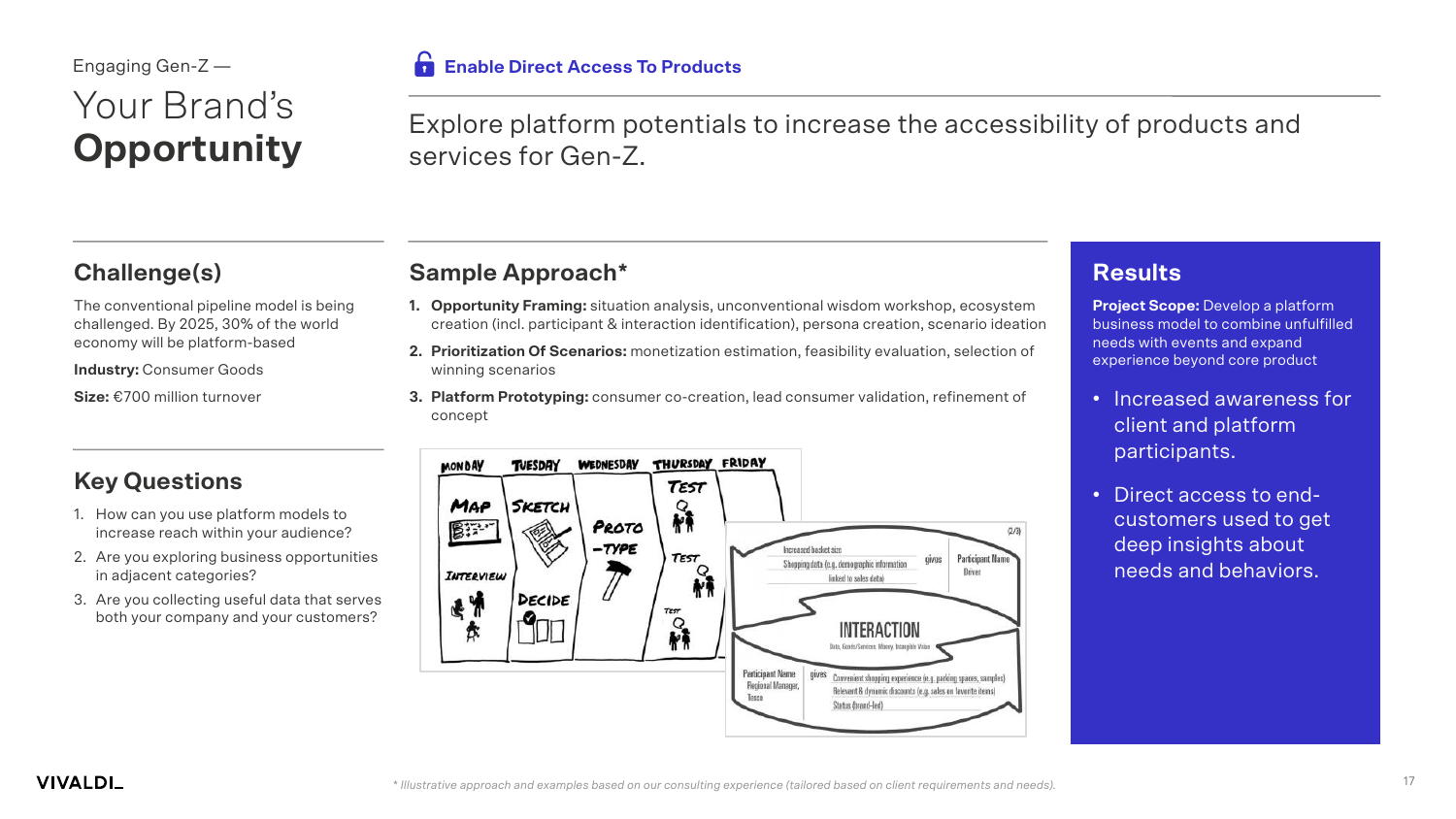#### $\left( \bullet \right)$ **Have A One-To-One Relationship At Scale**

### Your Brand's **Opportunity**

#### Define the right segmentation to offer personalized offerings.

#### **Challenge(s)**

- 1. 58% of Gen-Z say they are willing to pay more for personalized offerings
- 2. 46% of Gen-Z stop visiting a website if it does not anticipate what they need, like or want

**Industry: Consumer Goods** 

**Size:** €25 billion turnover

#### **Key Questions**

- 1. How do you collect data of this borderless and globalized consumers?
- 2. What is the right level of segmentation and how to be inclusive at scale?
- 3. How to adjust offerings to chosen segments?

#### **Sample Approach\***

- **1. Demand Need States:** desk research, consumer data collection, in-depth interviews, evaluation of consumption behaviors and moments
- **2. Cultural Mapping:** derive consumer archetypes with each different mindsets
- **3. Growth Platforms:** development of growth platforms by looking at how the archetypespecific trends impact behavior across demand need states
- **4. Ideation:** growth platforms serve as foundation to ideate innovation and personalise current offerings



#### **Results**

**Project Scope:** Identify the stories and anticipate the behaviours that will shape the future of the coffee category and inspire disruptive innovation platforms and personalized offerings

- **2X innovation pipeline**  with new product & platform concepts
- Product innovation to serve specific needs of target group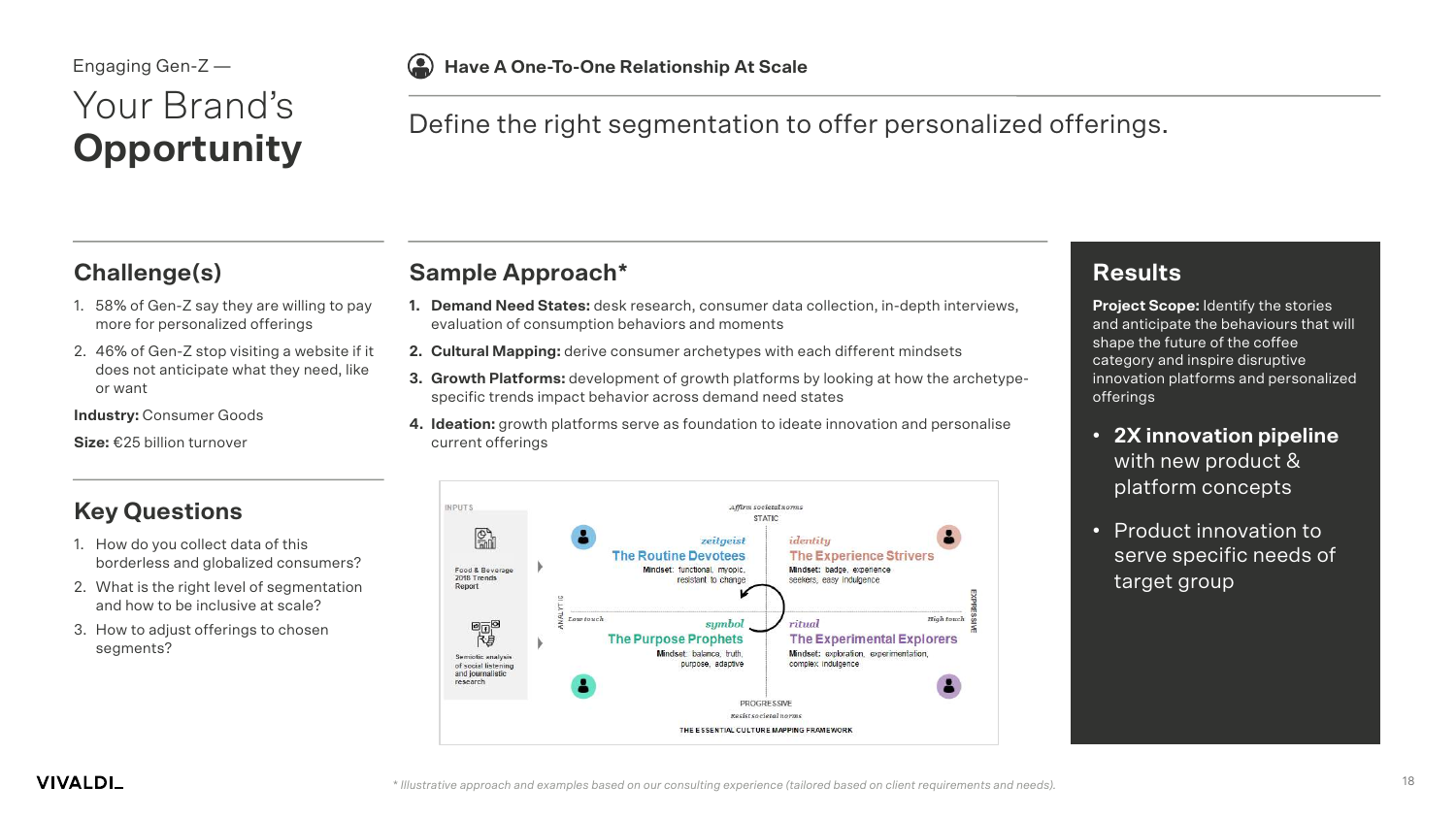## Your Brand's **Opportunity**

**Create Purpose-driven Brands**

**Sample Approach\***

#### Redefine your brand elements towards a meaningful brand positioning.

#### **Challenge(s)**

- 1. About 80% of Gen-Z refuses to buy goods from companies involved in scandals
- 2. 60% of Gen-Z wants their jobs to impact the world

**Industry:** B2B

**Size:** €11 billion turnover

#### **Key Questions**

- 1. Is your brand's purpose relevant for your audience?
- 2. Is your purpose bold and distinctive?
- **1. Audit:** research to gain insights on target markets, competition, customer, demands and trends
- **2. Driver Analysis:** derive target groups' emotional and rational decision drivers to choose an employer/brand
- **3. Purpose Territories:** explore purpose territories that are in line with the brand's DNA and translate into a strategic compass
- **4. Brand Activation:** review employee journey maps and activate positioning across touchpoints



#### **Results**

**Project Scope:** Develop a purposeful employee value proposition to raise attractiveness among younger professionals

- Created a final employee positioning direction along with strategic guidelines. Employee value proposition became a core element of the global brand positioning
- Successful global rollout in **4 regions**

**VIVALDI\_**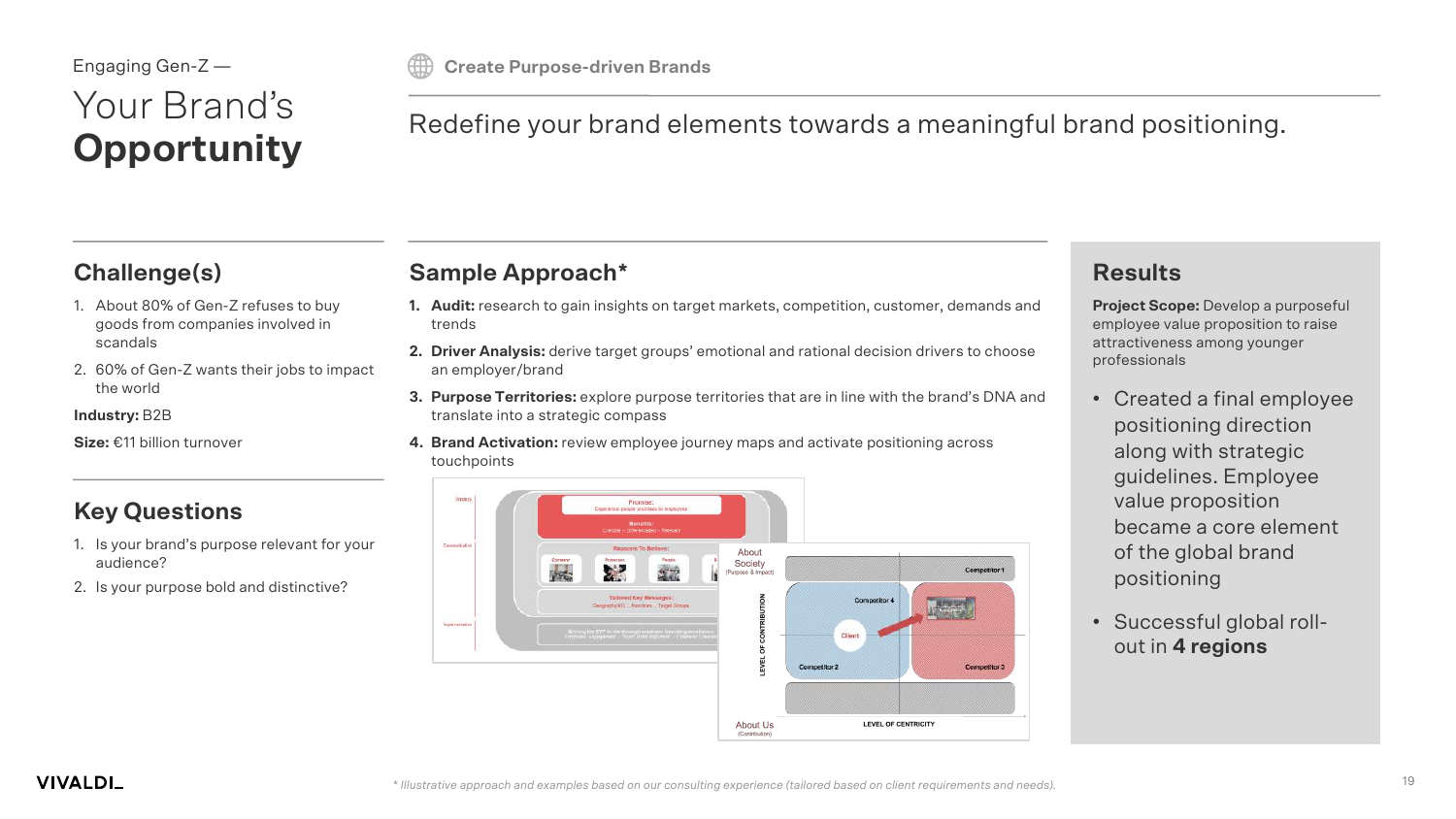## Your Brand's **Opportunity**

Create seamless brand experiences to become more immersed in your consumer's life.

#### **Challenge(s)**

- 1. Gen-Z wants instant gratification and they are not afraid to move on if a brand is too slow to deliver
- 2. 60% of Gen-Z will not use slow loading websites and apps and 62% will not use hard to navigate apps

**Industry:** Services

**Size:** €170 mio. turnover

#### **Key Questions**

- 1. Do you offer a branded customer experience?
- 2. Do you understand the activities, occasions and rituals associated with the usage of your product?
- 3. Are you monetizing experiences around the usage of your product as well as using more tangential experiences to drive value to your brand?

#### **Sample Approach\***

- **1. Disruptor Wall:** research-based overview on actors and trends that have a major impact on the dynamics of the industry and daily lives of consumers within each target group
- **2. Customer Experience Map:** perspective on the customer segments of the company and their potential through the presentation of points of contact, feelings and pain points in the context of the consumer
- **3. "How-Might-We" & Idea Seedling:** turn problems into possibilities through the right questions, set framework for ideas, monetization of prioritized ideas



#### **Results**

**Project Scope:** Bring the travel customer booking experience into the 21st century to raise click-throughrate and conversion

- **18% increase** in conversion
- Branded customer experience and consistency across touchpoints
- New product development to inspire and assist customers throughout the customer **journey**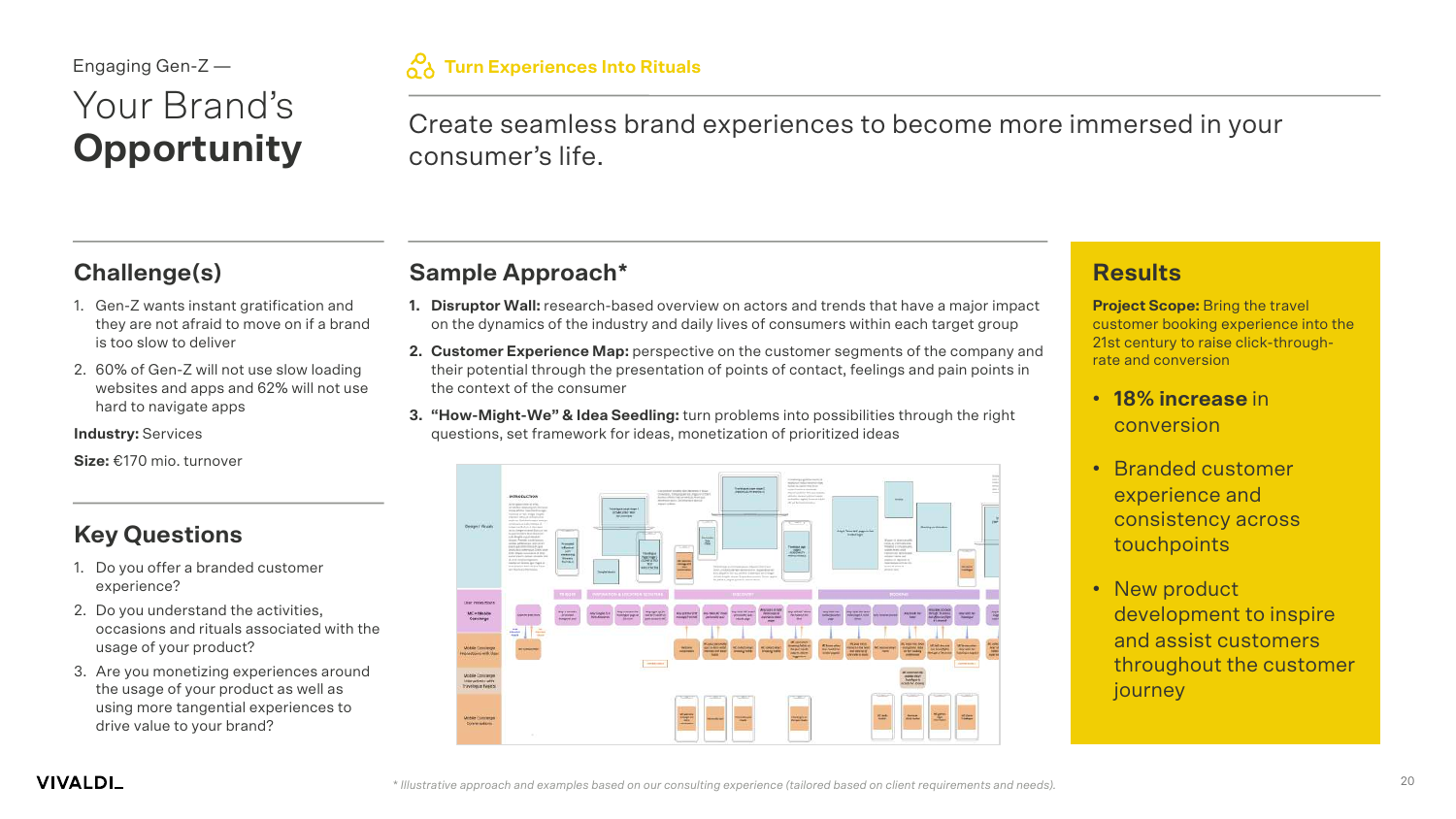## Your Brand's **Opportunity**

**Encourage Real-Time Dialogue®** 

#### Define a content strategy which speaks to each consumer individually.

#### **Challenge(s)**

- 1. Marketing savvy, Gen-Z is cynical of big brands and is turning away from traditional media
- 2. Gen-Z has an average attention span of 8 seconds
- 3. Gen-Z spends up to 3 hours per day on social media

#### **Industry:** Services

**Size:** €2 billion turnover

#### **Key Questions**

- 1. Is the same content relevant to all audiences?
- 2. Are you having an initial dialogue with your customers?
- 3. Which media should you be using to present your content?
- 4. Do you provide the right content for your customers at the right time and place?

### **Sample Approach\***

- **1. Social First Content Framework:** define a combined organic and paid media strategy, based on pre-defined target groups by using personas
- **2. Content Planning:** define content themes which balance your messages with entering their world; derive a human tone of voice and distinct purpose behind content
- **3. Measurement Planning:** define and align KPIs with relevant marketing objectives to overall business strategy; optimize to achieve greater impact



#### **Results**

**Project Scope:** Increase relevance for younger and affluent target group by growing coffee machine penetration while increasing premium perception and availability of coffee capsule portfolio.

- **210% increase** in content engagement
- Engaged wider audience through organic (growth of fan base) and paid (increase media). Increased consideration within younger and affluent shoppers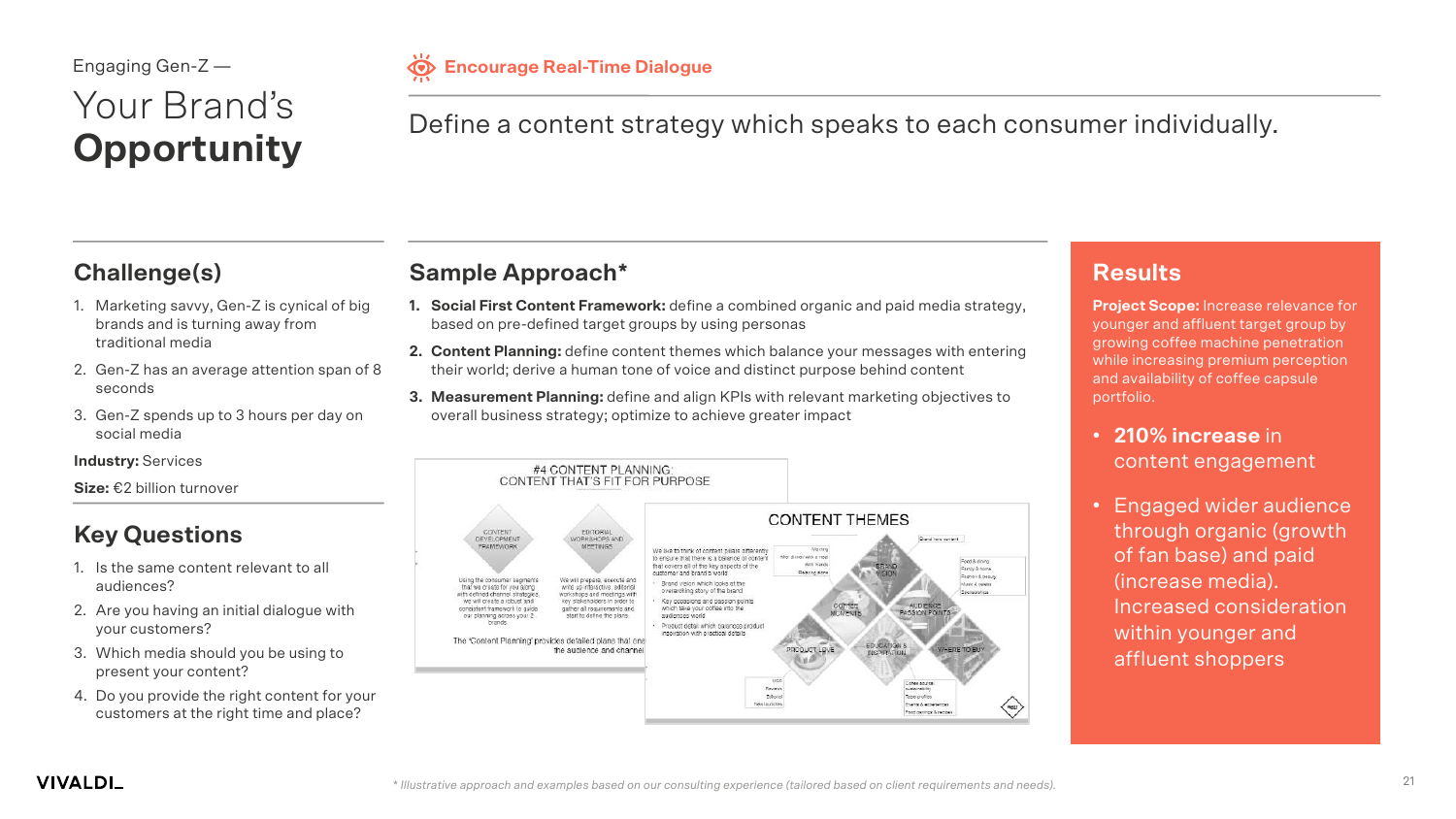About Vivaldi —

## Solving **Challenges**

Unlock your growth potential. Here's how Vivaldi can tackle your business challenges and achieve immediate impact. Get in touch today to take advantage of those "slow" summer months.

| <b>Enable Direct Access</b><br><b>To Your Products</b>                                                                                                                                        | <b>Have a One-to-One</b><br><b>Relationship at Scale</b>                                                                                                                                             | <b>Create Purpose-</b><br><b>Driven Brands</b>                                                                                                                                                                                           | <b>Turn Experiences</b><br><b>Into Rituals</b>                                                                                                                   | <b>Encourage</b><br><b>Real-Time Dialogue</b>                                                                                                                  |
|-----------------------------------------------------------------------------------------------------------------------------------------------------------------------------------------------|------------------------------------------------------------------------------------------------------------------------------------------------------------------------------------------------------|------------------------------------------------------------------------------------------------------------------------------------------------------------------------------------------------------------------------------------------|------------------------------------------------------------------------------------------------------------------------------------------------------------------|----------------------------------------------------------------------------------------------------------------------------------------------------------------|
| <b>Platform Workshop</b><br>Explore your future ecosystem to<br>design platform ideas. Expand<br>your offerings and services into<br>adjacent categories and identify<br>new revenue streams. | <b>Offering Innovation</b><br>Leverage your customer data for<br>smart and scalable<br>micro-targeting. Personalize your<br>current product offering and find<br>inspiration for product innovation. | <b>Positioning Workshop</b><br>Identify your purpose and make it<br>a core element of your brand's<br>DNA and decision-making<br>process. Entangle your purpose<br>within your organization and<br>articulate it across all touchpoints. | <b>Customer Journey</b><br>Increase the "share of life" by<br>identifying new interaction fields<br>with your customers to create<br>seamless brand experiences. | <b>Content Strategy</b><br>Establish real-time<br>dialogue with your customers.<br>Redesign your content strategy<br>to engage in meaningful<br>conversations. |
| <b>Timing: 2-3 weeks</b>                                                                                                                                                                      | <b>Timing: 2-3 weeks</b>                                                                                                                                                                             | <b>Timing: 3-4 weeks</b>                                                                                                                                                                                                                 | <b>Timing: 3-4 weeks</b>                                                                                                                                         | <b>Timing: 3-4 weeks</b>                                                                                                                                       |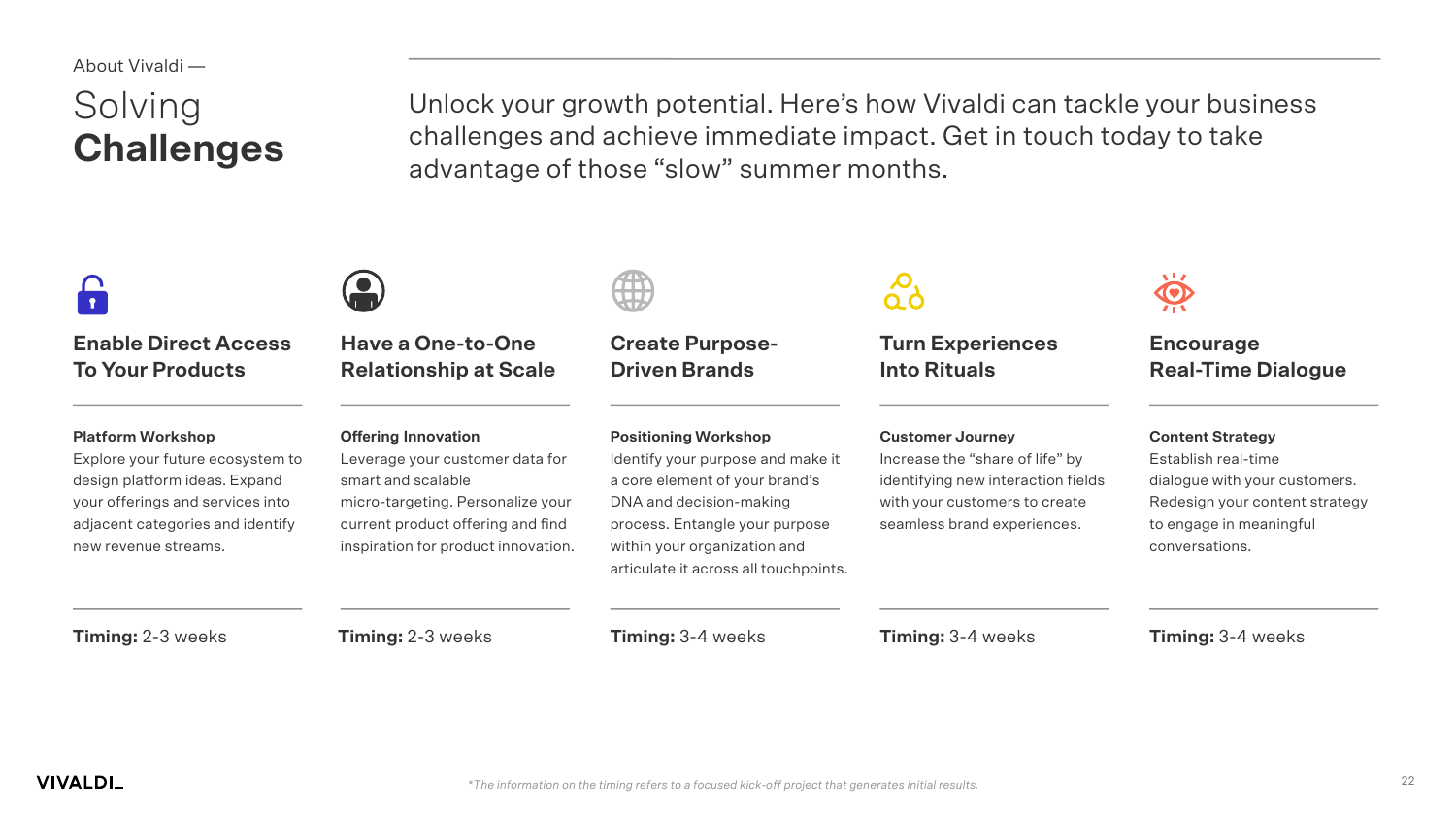# **Challenges**

Solving Curexperience extends across many industries, and we've left a lasting<br> **Challenges** impression on our clients. Here's what just a few have to say:



"Vivaldi really challenged us to leave at the door many of our norms and pipeline values in terms of product development – and think much more holistically in terms of value proposition."

#### **MIGROS**

"We're finally where we should have been two years ago with our shopping mall strategy. The collaboration with Vivaldi empowered us to develop and execute several future-oriented projects."

### **Jägermeister**

"Vivaldi's thinking and doing had a major impact within our firm, even at the Board Level. They helped us transform from a product-centric to a brand and consumer-centric organization, ready to engage with Gen-Z in a relevant way."

Our Clients at — **Pfizer, Inc.** Our Clients at — **Migros** Our Clients at — **Mast-Jägermeister SE 35 35 35 35 35**